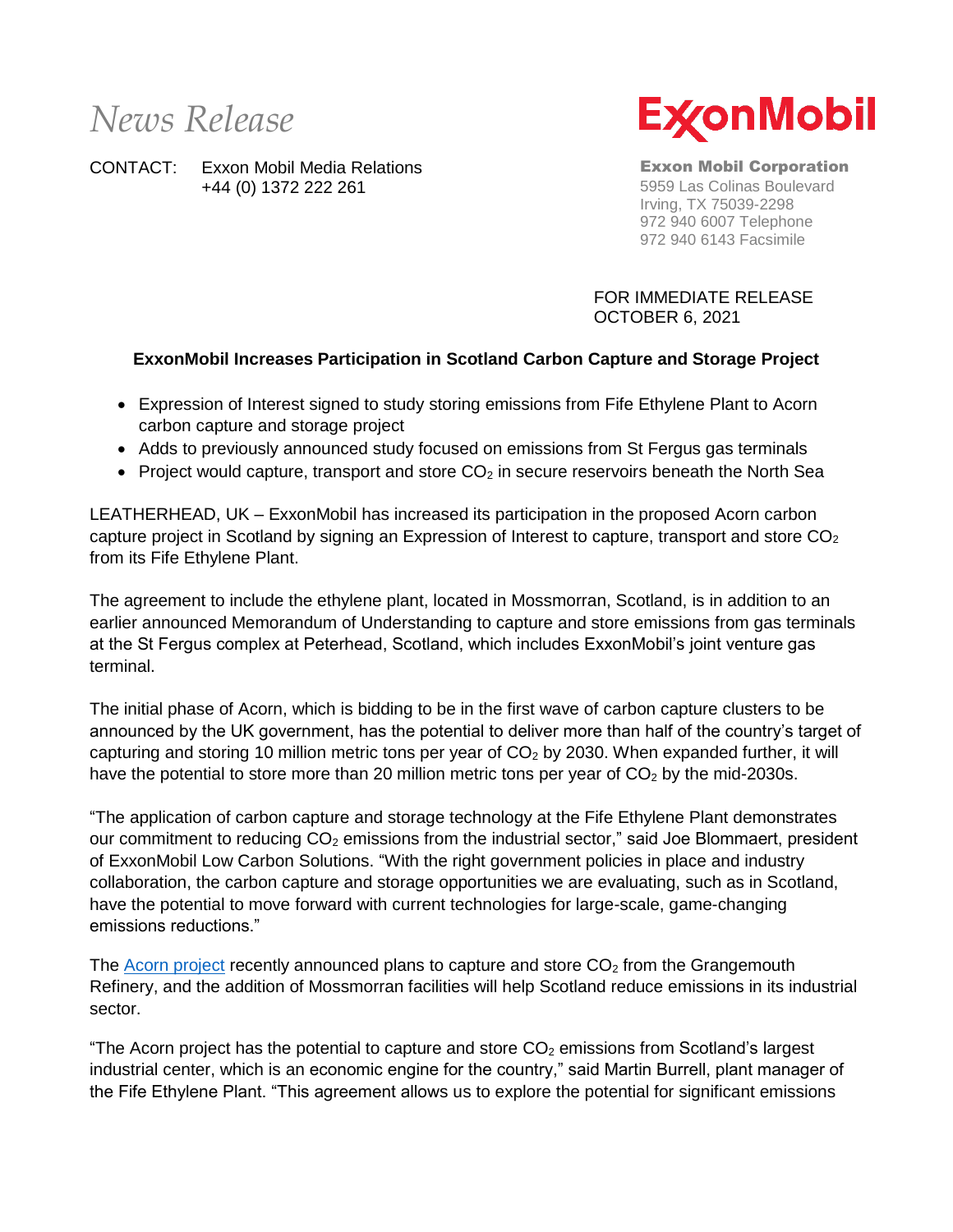reduction through carbon capture and storage, and ensure Scotland continues to benefit from vital manufacturing facilities such as Fife."

The Fife Ethylene Plant recently completed a \$170 million (£140 million) investment program to upgrade key infrastructure and introduce new technologies that will significantly improve operational reliability and performance. A further project is underway to install an enclosed ground flare. On schedule to be operational by the end of 2022, the unit is designed to significantly reduce noise, light and vibration, and it is estimated the investment will reduce the use of the plant's elevated flare by at least 98 percent.

These investments, together with ExxonMobil's participation in the Acorn project, demonstrate a commitment to reducing emissions and to Fife's future as a competitive asset.

ExxonMobil Low Carbon Solutions is evaluating several other carbon capture and storage projects around the world, including in Rotterdam, Netherlands; Normandy, France; LaBarge, Wyoming; and a world-scale carbon capture and storage hub concept in Houston, Texas. The company has an equity share in approximately one-fifth of global  $CO<sub>2</sub>$  capture capacity and has captured approximately 40 percent of all the captured anthropogenic  $CO<sub>2</sub>$  in the world.

ExxonMobil established its [Low Carbon Solutions](https://corporate.exxonmobil.com/News/Newsroom/News-releases/2021/0201_ExxonMobil-Low-Carbon-Solutions-to-commercialize-emission-reduction-technology) business to commercialize low-emission technologies. It is initially focusing its carbon capture efforts on point source emissions, the process of capturing  $CO<sub>2</sub>$  from industrial activity that would otherwise be released into the atmosphere, and injecting it into deep underground geologic formations for safe, secure and permanent storage. The business is also pursuing strategic investments in biofuels and hydrogen to bring those loweremissions energy technologies to scale for hard-to-decarbonize sectors of the global economy.

The International Energy Agency projects that carbon capture and storage could mitigate up to 15% of global emissions by 2040, and the U.N. Intergovernmental Panel on Climate Change estimates global decarbonization efforts could be twice as costly without its wide-scale deployment.

###

## **About ExxonMobil**

ExxonMobil, one of the largest publicly traded international energy companies, uses technology and innovation to help meet the world's growing energy needs. ExxonMobil holds an industry-leading inventory of resources, is one of the largest refiners and marketers of petroleum products, and its chemical company is one of the largest in the world. To learn more, visit [exxonmobil.com,](http://www.exxonmobil.com/) the [Energy](https://energyfactor.exxonmobil.com/)  [Factor](https://energyfactor.exxonmobil.com/) and [Carbon capture and storage | ExxonMobil.](https://corporate.exxonmobil.com/Energy-and-innovation/Carbon-capture-and-storage)

Follow us on [Twitter](https://twitter.com/exxonmobil) and [LinkedIn.](https://www.linkedin.com/company/exxonmobil/)

**Cautionary Statement:** Statements of future events, investment opportunities or conditions in this release are forward-looking statements. Actual future results, including project plans, timing, volumes, and costs; future relative reductions in emissions and emissions intensity; carbon capture, hydrogen, and biofuel deployment and results; and the impact of operational and technology efforts could vary depending on the results of future study and research efforts, including the ability to scale projects and technologies on a commercially competitive basis; any changes in plans or objectives upon final project approvals; the ability to execute operational objectives on a timely and successful basis; the ability to obtain and timing of required governmental and other third party consents; the development